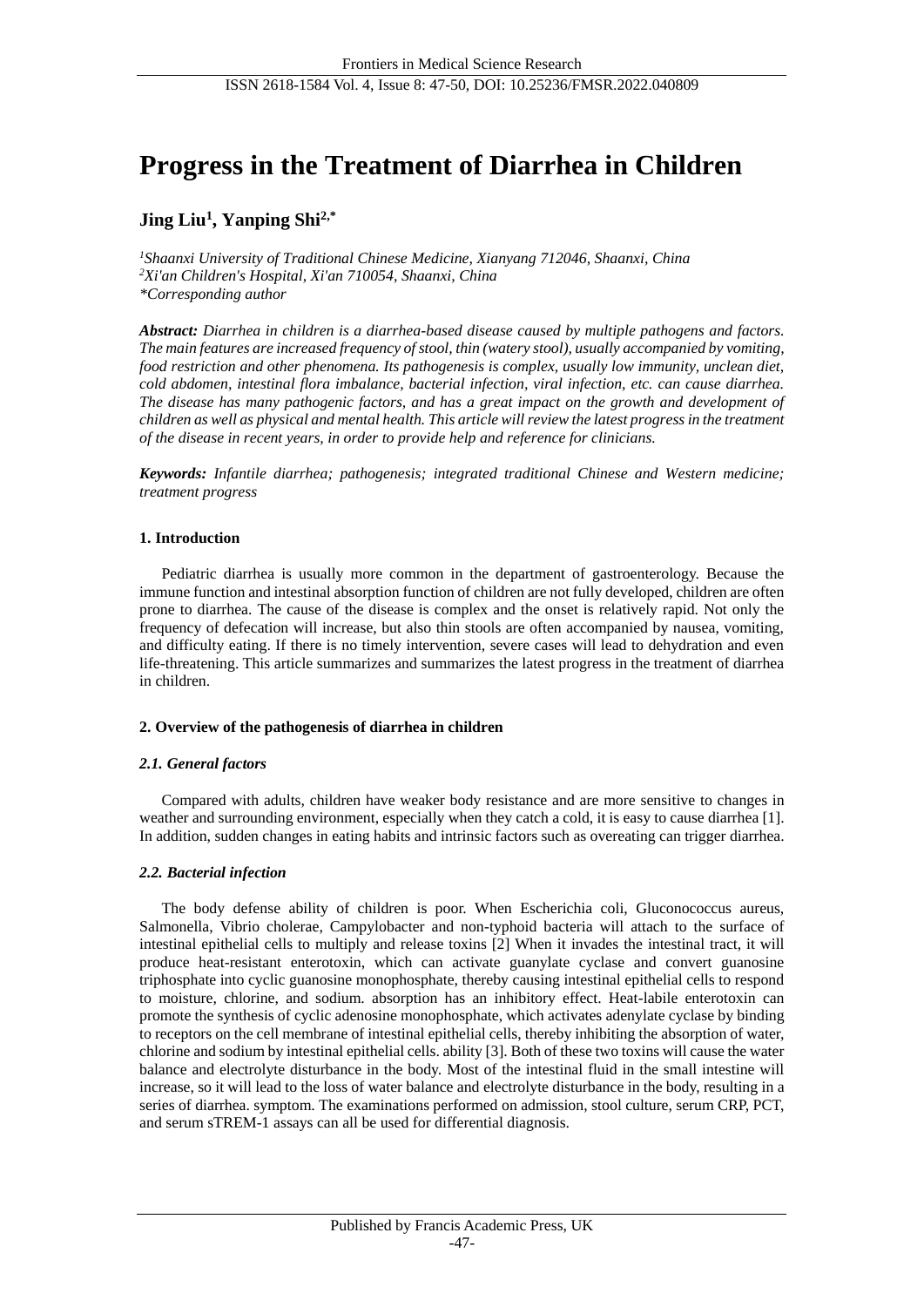#### ISSN 2618-1584 Vol. 4, Issue 8: 47-50, DOI: 10.25236/FMSR.2022.040809

#### *2.3. Viral infection*

The virus is a common cause of disease, mainly including rotavirus, adenovirus, norovirus and calicivirus, all of which may cause diarrhea [4]. Some of the more common viruses include rotavirus and norovirus. The virus can attach and multiply on the columnar epithelial cells at the top of the villi in the small intestine. When it invades the intestinal tract of children, it can also cause degeneration or necrosis of the epithelial cells. At the same time, it also reduces the ability of the small intestine to absorb water and electrolytes and weaken its ability to digest and absorb. When there is too much fluid retention, it will lead to the formation of fluid retention in the intestine of the child, which will further lead to diarrhea symptoms. Most of the children's stools are watery or egg-like, which can occur more than ten times a day, and electrolyte imbalance, dehydration and acidosis will occur [5].

#### **3. Treatment of diarrhea in children**

#### *3.1. Chinese medicine therapy*

Oral administration of Chinese medicine: Li Guoqing [6] and others randomly divided 100 children into 2 groups, the control group (treated with western medicine montmorillonite powder), and the observation group (treated with Huangqi Jianzhong Decoction), the results confirmed the observation. The syndrome score, symptom disappearance time, incidence of adverse reactions, total effective rate, white blood cell (WBC) count, lymphocyte percentage (LYM%), watery stool ratio and mucus stool ratio in the group were better than those in the control group  $(P<0.05)$ . The effectiveness of Huangqi Jianzhong Decoction is expounded vigorously. Astragalus Jianzhong Decoction is a prescription from "The Synopsis of the Golden Chamber"[7]. In the prescription, Astragalus and Zhigancao can invigorate the middle and invigorate Qi, while Poria can invigorate the spleen and infiltrate dampness. Modern pharmacological studies have shown and confirmed that the glycyrrhetic acid contained in licorice can be used to effectively protect the gastric mucosa, and at the same time, it can also play an antiinflammatory role, and it can also effectively promote the healing of ulcer wounds. Muxiang is warm in nature and is used to treat diarrhea and belching. Wood fragrance can also be used to relax intestinal muscle spasms, and its antihistamine and antiacetylcholine components can also be used to inhibit the growth of Streptococcus and Gluconococcus aureus. Betel nut is used to break qi, and malt can play a role in strengthening the stomach and digesting food. The combination of various medicines can achieve the effect of benefiting the spleen and warming the kidney [8].Tuina method: Zhu Kunfu [9] and others randomly divided 100 children into 2 groups, the control group (the treatment method was to adopt the conventional treatment method, the doctor gave the children oral rehydration salt to help their digestion, and the treatment Compound pancreatin powder, mummy love and other drugs were used), observation group (the treatment method was to adopt the commonly used TCM massage therapy on the basis of conventional treatment, such as pushing the large intestine, Yunpanmen, rubbing the abdomen, and dividing the yin and yang of the abdomen. Twice a day, every three to five days as a treatment process. The results confirmed that the compliance and medical effects of the observation group were better than those of the control group  $(p<0.05)$ . Pediatric massage can effectively smooth the flow of children. Meridians, run qi and blood, and strengthen the body's disease resistance on the basis of regulating the functions of the viscera.

#### *3.2. Western medicine method*

Cai Yun, Wang Jiarui [10] and others randomly divided 86 children into 2 groups, the control group (using Bacillus subtilis live bacteria granules for treatment), the observation group (using montmorillonite powder) Combined with Bacillus subtilis dual live bacteria granule treatment), the results confirmed that the total effective rate of medical treatment in the observation group was 96.67%, and the control group was 93.02%. Abdominal pain relief time, stool recovery time, body weight growth rate and serum prealbumin level after 2 weeks of treatment in the observation group were better than those in the control group  $(P<0.05)$ . Montmorillonite powder is a commonly used medicine for antidiarrheal. Montmorillonite is mainly composed of double-layer structure of aluminum and magnesium silicate and heterogeneous charge distribution. Such a unique structure provides strong binding capacity for adsorption activity. It absorbs not only water but also toxins, bacteria and viruses, which in turn reduces the adhesion of pathogenic factors to the intestinal lining. It can prevent pathogenic factors from entering the blood circulation [11] and strengthen the function of the mucosal barrier, and can promote the rapid recovery of damaged mucosa.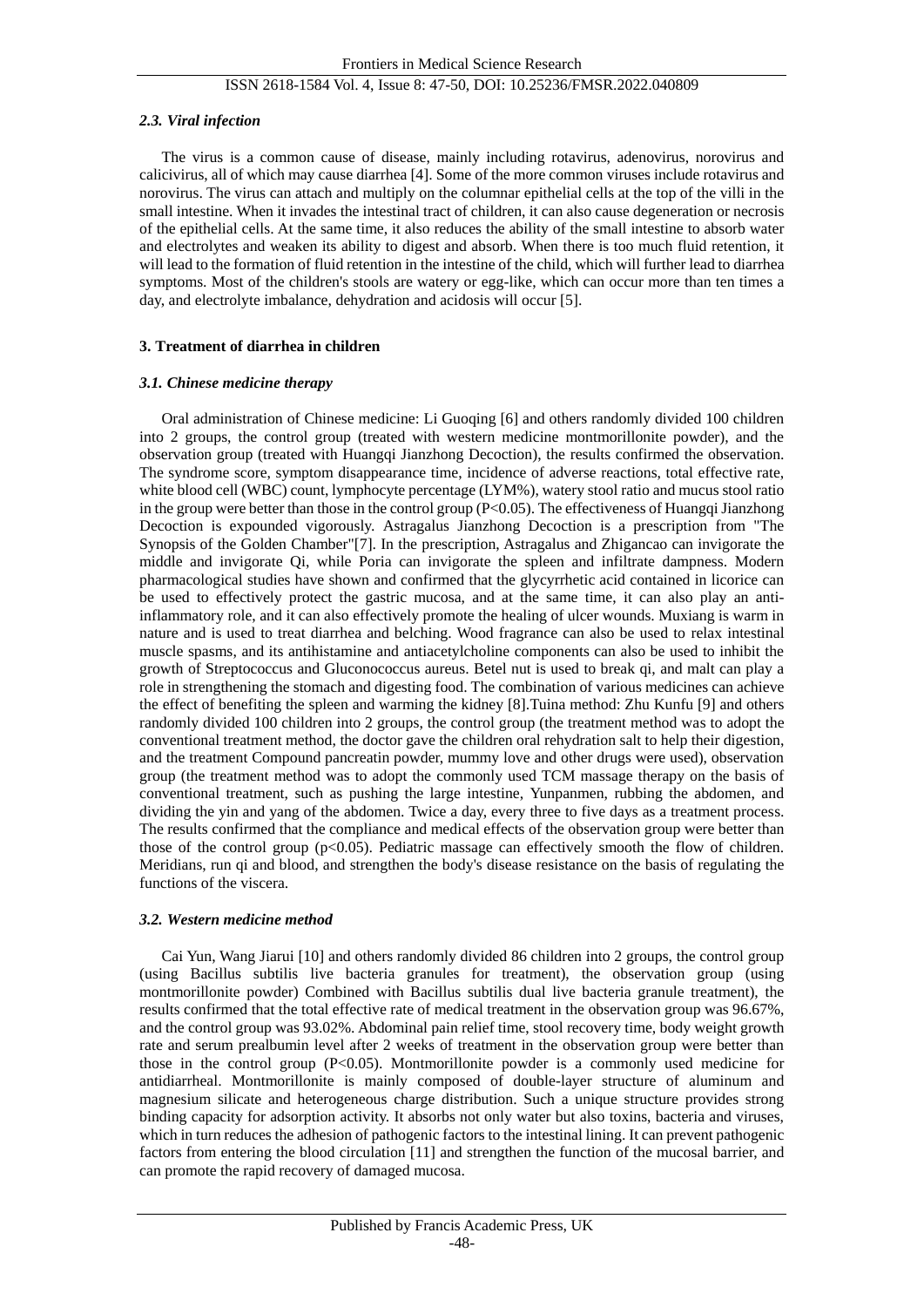#### ISSN 2618-1584 Vol. 4, Issue 8: 47-50, DOI: 10.25236/FMSR.2022.040809

#### *3.3. Integrated traditional Chinese and Western medicine therapy*

Hu Wenjun [12] and others carried out rehydration and correction of electrolyte imbalance in 30 children, and oral administration of montmorillonite powder (1 bag/d under 1 year old, divided into 3 doses; 1- For 2 years old, 2 bags/d, take the medicine in 3 times; for over 2 years old, 3 bags/d, divide the medicine into 3 times) and apply Chinese medicine (Poria 10g, Taizishen 15g, Astragalus 10g, Atractylodes 8g, small 10 g of fennel and 5 g of Coptis chinensis are ground into powder, mixed with vinegar, and applied to the umbilicus of the child. Children can be treated with combination of traditional Chinese and Western medicine such as Pinellia 5g, and the total effective rate of medical treatment effect is 93.34%, and the results are more significant. Western medicine infusion can quickly replenish nutrients and body fluids, thereby correcting electrolyte imbalance. Montmorillonite powder can effectively protect the intestinal mucosa [13]. Because most sick children cannot accept traditional Chinese medicines that taste bitter and unpleasant to drink, they often adopt the method of applying umbilical cord, which can effectively relieve the pain of children.

#### **4. Discussion**

Pediatric diarrhea is one of the most common diseases in the department of gastroenterology. The etiology and pathogenesis of the disease are relatively complex. Without timely intervention, the disease will worsen and lead to dehydration, electrolyte imbalance, etc., which will affect the physical and mental health and growth and development of children. It has a great influence. With the continuous improvement of medical technology and the opening of information, there are currently many treatment methods. On the basis of anti-infection and anti-viral treatment, Western medicine combined with montmorillonite powder and Bacillus subtilis is added. Live bacteria granules for treatment; at the same time, there is a traditional Chinese medicine decoction Huangqi Jianzhong Decoction for treatment; there are also a series of treatments such as oral montmorillonite powder + traditional Chinese medicine compressing the navel, acupuncture, massage, etc., all of which have achieved satisfactory clinical results. Western medicine treatment is mostly effective, and infusion can quickly replenish nutrition and body fluids, and at the same time correct electrolyte imbalance. Traditional Chinese medicine has an irreplaceable position to improve the medical experience of children and minimize side effects through external application of traditional Chinese medicine, massage and other external treatment methods. With the continuous development of medicine in the motherland, traditional Chinese medicine is more and more favored by children and their families, and traditional Chinese medicine has been continuously improved and standardized in diagnosis and treatment. With the continuous progress of medicine, the diagnosis and treatment of diarrhea in children will be continuously improved to ensure the healthy growth of children.

#### **References**

*[1] Li Tao, Lu Chao. Efficacy analysis of Gegen Zhixie Decoction combined with acupuncture in the treatment of infantile diarrhea [J]. International Infections Diseases (Electronic Edition), 2020,01: 145- 146.*

*[2] Shang Yin. Clinical observation of 45 cases of acute non-bacterial infectious diarrhea in children treated with Weiling Decoction and Tuina [J]. Journal of Pediatrics of Traditional Chinese Medicine, 2018, 02: 58-60.*

*[3] Lynne Vernice Mc Farland, Metehan Ozen, Ener Cagri Dinleyici, Shan Goh. Comparison of pediatric and adult antibiotic-associated diarrhea and Clostridium difficile infections [J]. World Journal of Gastroenterology, 2016, 22(11): 3078-3104.*

*[4] Expert consensus on the prevention and treatment of childhood rotavirus gastroenteritis (2020 edition) [J]. Chinese Journal of Preventive Medicine, 2020, 04: 392-405.*

*[5] Hong Lei, Song Yanyan, Tao Zexin, Xu Aiqiang, Wang Hongtao. Rotavirus gastroenteritis and its immune prevention [J]. Chinese Journal of Preventive Medicine, 2020,07: 787-792.*

*[6] Li Guoqing. Observation on the curative effect of Huangqi Jianzhong Decoction in the treatment of acute diarrhea in children [J]. Journal of Practical Chinese Medicine, 2020, 08: 986-987.*

*[7] Yang Lingyan, Song Lijing, Qiu Xiaojian. Clinical observation of 52 cases of infantile diarrhea treated with drugs combined with abdominal physiotherapy [J]. Journal of Pediatrics of Traditional Chinese Medicine, 2018,01: 52-54.*

*[8] Lv Hongyan, Zhu Jianli, Yuan Huiqiang. Clinical observation of zinc gluconate combined with quadruple viable bacteria of bifidobacteria in the treatment of children with diarrhea in autumn [J].*